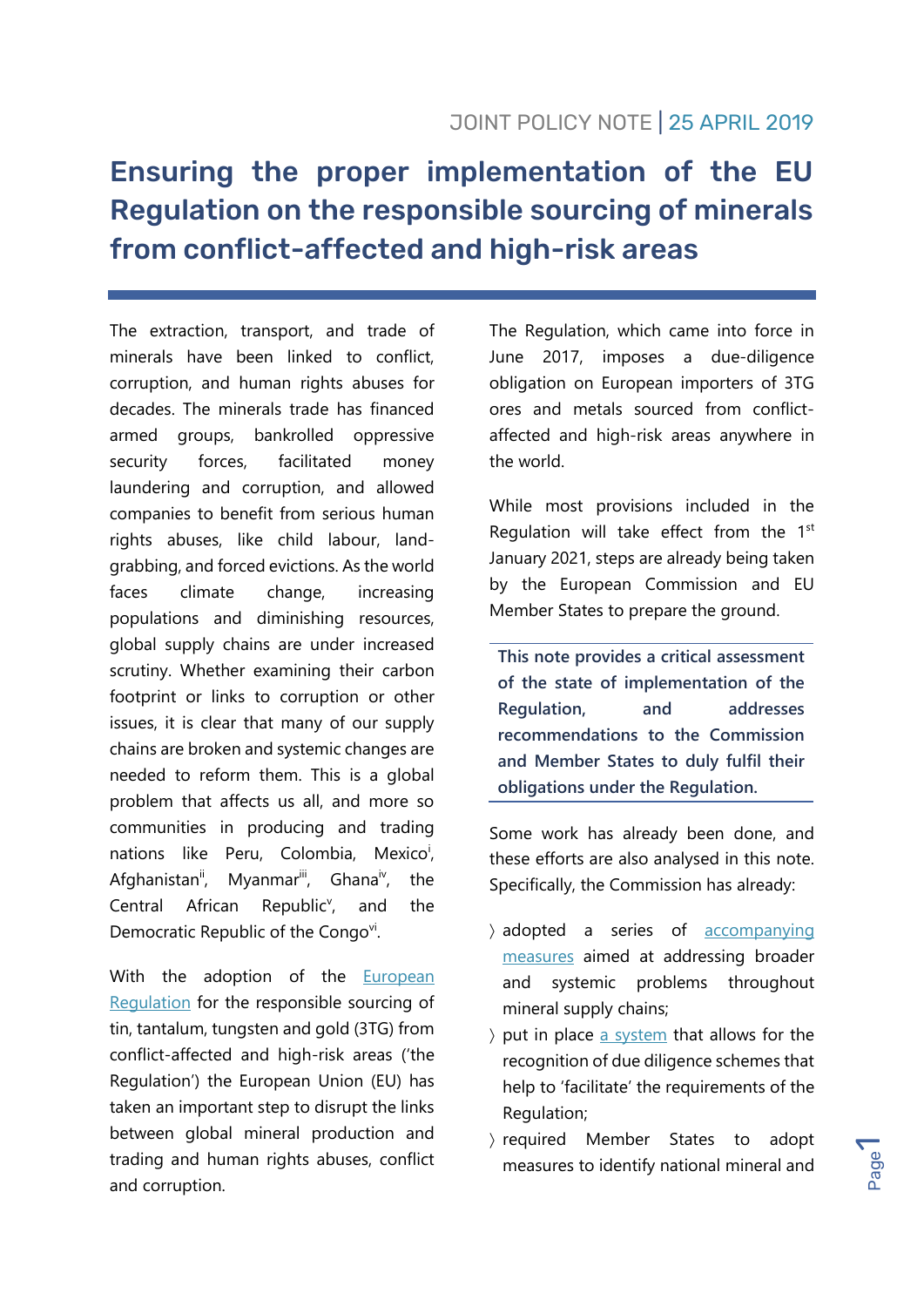metal importers, and then tasked them to access data relative to those importers' economic activities and due diligence checks and reporting and take appropriate actions in case of noncompliance.

## Due diligence schemes and their role in facilitating adequate due diligence by their members

The Regulation entrusts a particular role to what it calls due diligence schemes. These schemes are essentially industry-led responsible sourcing initiatives which companies can apply to join, sometimes with a fee. They are envisaged by the Commission as a tool that may facilitate the fulfilment by economic operators of the requirements of parts of the Regulation.

A [delegated Regulation \(EU\) 2019/429](https://eur-lex.europa.eu/legal-content/EN/TXT/PDF/?uri=CELEX:32019R0429&rid=1) of 11 January 2019 ('the Delegated Act') supplements the main Regulation by establishing the methodology and criteria that the Commission will use to assess whether due diligence schemes can be recognised as 'facilitating' a company's compliance with the Regulation.

The Commission is clear, however, **that Union importers retain individual responsibility to comply with the due diligence obligations set out in the Regulation, and that being covered by or a member of a due diligence scheme does not automatically mean that a company is undertaking due diligence to the required standard** (Recital 5 of the Delegated Act, cross-referencing Recital 14 of the Regulation). It is critical that downstream companies in particular are mindful of this detail: membership of a due diligence scheme by a smelter, refiner or importer that your company buys from or trades with does not provide *any* guarantee that the company has undertaken adequate supply chain due diligence. Downstream companies must therefore continue to independently verify and report on the due diligence of their suppliers and, critically, raise questions where reporting is insufficient or where it flags a supply chain risk.

Further, while the Delegated Act's methodology is based on a strong commitment to the OECD due diligence standard that underpins the Regulation<sup>vii</sup> and the [Alignment Assessment](http://mneguidelines.oecd.org/industry-initiatives-alignment-assessment.htm)  [methodology](http://mneguidelines.oecd.org/industry-initiatives-alignment-assessment.htm) which the OECD developed in 2018, it nevertheless fails to address pertinent questions on the effectiveness of the role of due diligence schemes in the implementation of the Regulation.

For example, in their 2018 [Pilot Alignment](http://mneguidelines.oecd.org/industry-initiatives-alignment-assessment.htm)  [Assessment,](http://mneguidelines.oecd.org/industry-initiatives-alignment-assessment.htm) which evaluated five of the most prominent industry due diligence schemes for metals, the OECD found that it is a particular challenge for, and indeed often not the intention of, due diligence schemes to ensure that all of their members are actually implementing the due diligence standards outlined by the relevant scheme. As such, companies cannot and should not be considered in compliance with the Regulation by virtue of their membership of a recognized scheme alone.

It is important for investors, downstream companies and future legislators to recall that the EU methodology for the recognition of due diligence schemes does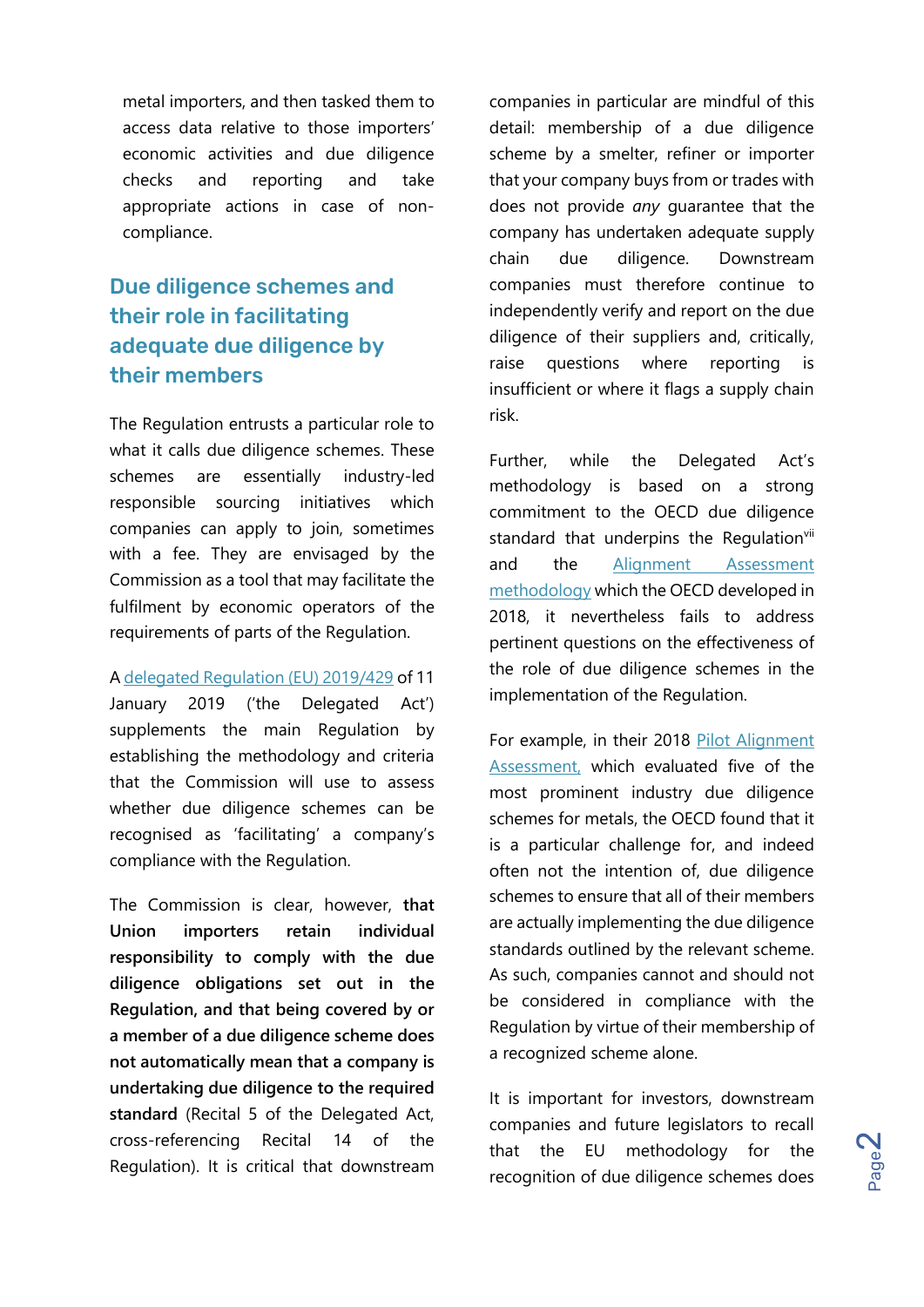not require schemes applying for recognition to prove that they have adequate tools in place (and that they apply them) with regards to the actual implementation of due diligence standards and policies by their members (see Article 3 of the Delegated Act). To ensure that membership of due diligence schemes does not offer leeway for poor or absent supply chain due diligence checks in practice, the Commission should evaluate whether the scheme is actually undertaking what is laid out in its policies and standards when assessing applications – or make clear on the Commission's due diligence scheme recognition page that, although the schemes' standards meet the OECD recommendations *on paper*, there is no guarantee that member companies do so *in practice*.

Moreover, the Delegated Act's methodology does not apply to the (re)verification of schemes that have already been recognised by the EU Commission, nor to changes to the schemes over time. This is a major gap and it increases the risk that the Commission's so called 'White List' of 'global responsible smelters and refiners' within and outside of the EU (Article 9 of the Regulation) could turn into a whitewashing list. Future legislators, and companies using the list of recognised due diligence schemes to assist with their supply chain scrutiny, must be mindful of this weakness.

Finally, membership of a due diligence scheme that has undergone a recognition process by the Commission carries privileges: it is for instance taken into account when the Commission decides on adding smelters and refiners to the White List. Furthermore, EU importers are exempted from auditing requirements if they source from smelters and refiners from this list (Article 6(2) of the Regulation). Given that membership of an industry scheme provides no guarantee of a company's individual responsible sourcing efforts, these legislative mechanisms provide possible loopholes for companies that are not trading to the required standard, but are a member of a scheme. This underlines the importance of individual scrutiny by downstream companies and investors, in particular of the due diligence of any company on the White List that has been placed there by virtue of membership of an industry scheme.

#### Recommendations to the Commission

- The Commission should base their assessment of due diligence schemes not only on their policies and standards, but also on the actual implementation thereof, or make clear that an assessment of implementation has not taken place.
- > The Commission should conduct iterative assessments of recognised schemes to verify compliance over time.

## Disclosure of data on national importers

Competent authorities, the bodies within Member States charged with oversight of the Regulation, must ensure that a list of all Union Importers that fall under the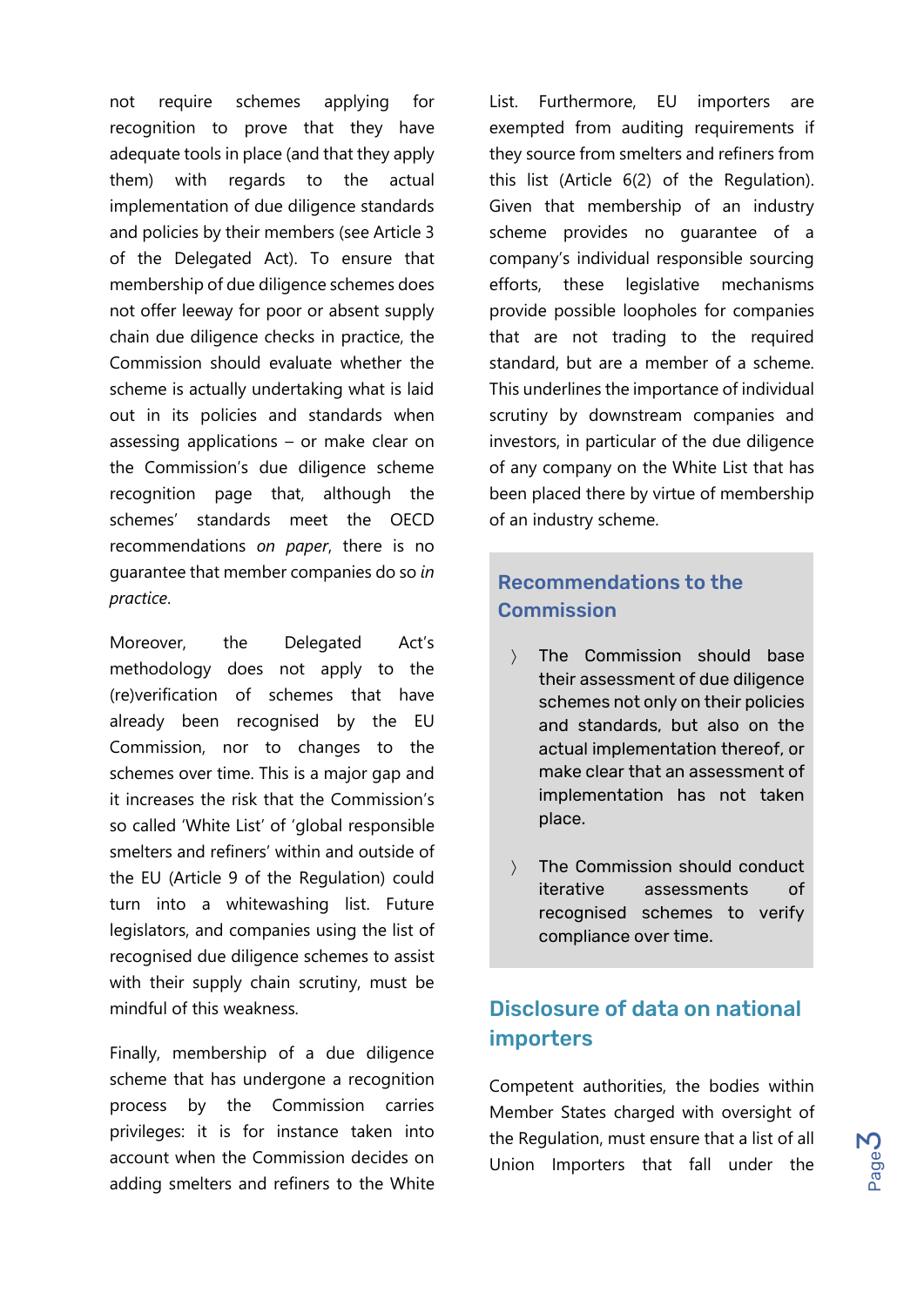Regulation within their respective country is publicly available. Article 11(2) of the Regulation is based on the assumption that the public is informed of the Union importers who are subject to due diligence requirements.

However, Member States' Customs Agencies have raised objections about their ability to disclose lists of national importers, as well as data regarding their imports. To date, Customs Authorities have cited a 'confidentiality' clause in the Union Customs Code (UCC) as the reason why they will not disclose the names of Union importers. The requested information, so goes the argument, is to be considered as 'confidential by nature' and thus protected under Article 12(1) of the UCC. However, we would challenge this argument on the basis that the information about Union importers that Competent Authorities cite as confidential is already publicly available via commercial entities. Furthermore, even if the first paragraph of Article 12(1) of the UCC stands, the second paragraph of Article 12(1) of the UCC clearly allows disclosure if there is a legal obligation or authorisation to disclose information.

For the dutiful implementation of the Regulation, it is essential therefore that the list of national importers is made publicly available by Competent Authorities.

Transparency is a cornerstone of supply chain due diligence. The existence of a public list of Union importers allows third parties to raise 'substantiated concerns' (Article 11(2) of the Regulation) over importers' effective compliance with the Regulation, which in turn may trigger expost checks by the Competent authorities

(Article 11 of the Regulation). Finally, transparent monitoring of the implementation of the Regulation is necessary for its credibility and effectiveness. Existing international transparency requirements within the extractive sector, such as those set out by the Extractives Industries Transparency Initiative (EITI), have created a precedent that Competent Authorities must not undermine.

Keeping names of Union importers private reduces much-needed transparency, and minimises the ability for third-party checks on the implementation of the Regulation and behaviour of importers, which are critical for the credibility of this Regulation.

#### Recommendations to Member **States**

- Member States should ensure that Customs Agencies make the list of national importers available to Competent Authorities
- Member States' Competent Authorities should make the list of national importers available to the public

#### Penalties for non-compliance

The Regulation is implemented through public enforcement. Member States are tasked with the effective and uniform implementation of the Regulation throughout the Union (Article 10 of the Regulation). Yet, their means of enforcement appear to be limited. While the Regulation bestows a solid set of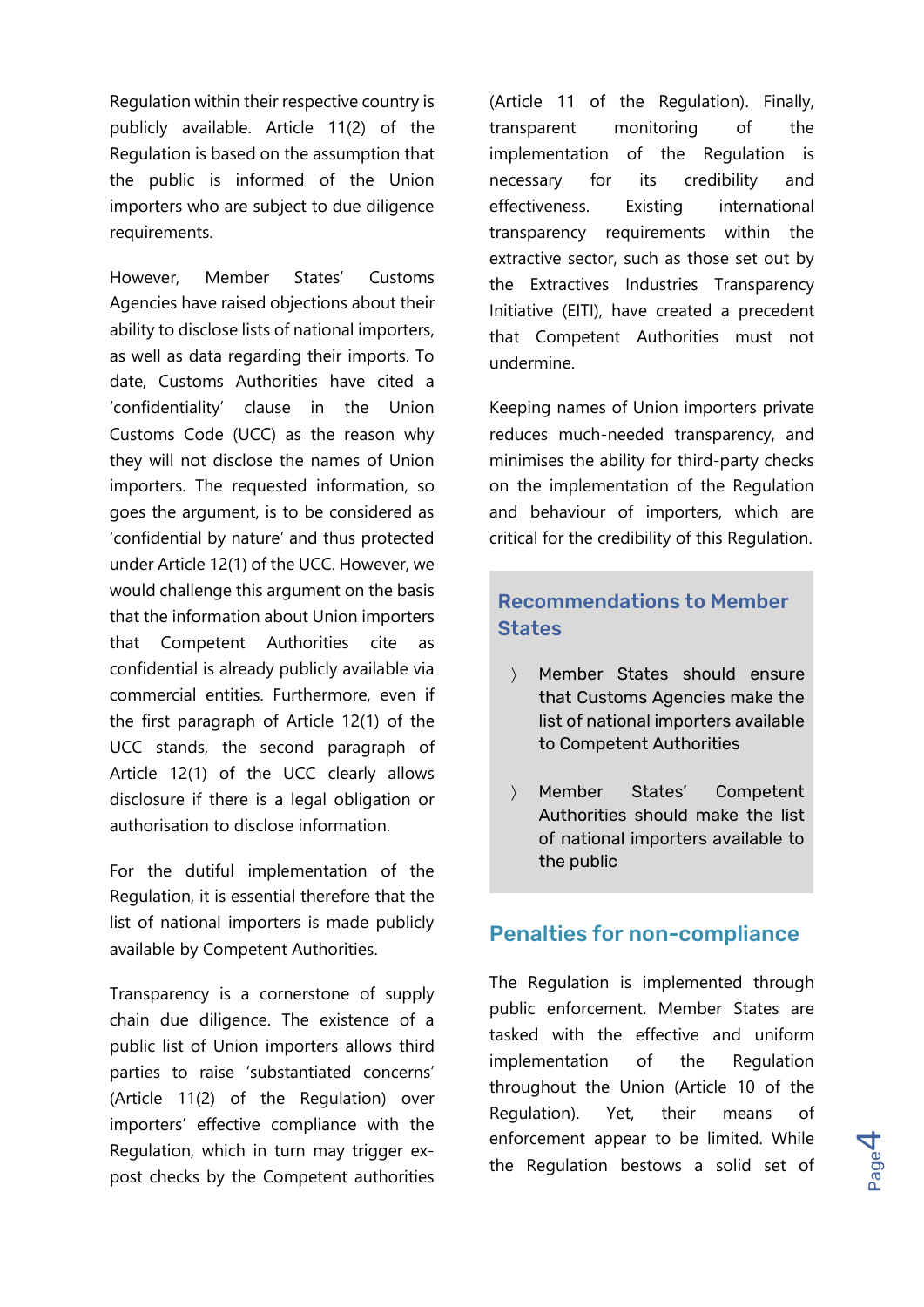competences on Member States to assess the compliance of Union importers, the only formal instrument provided to tackle noncompliance is a notice of remedial action to be taken by a Union importer. Penalties for non-compliance in contrast are currently not included, so that Competent Authorities would have to use lengthy court processes in cases in which importers ignore a notice of remedial action. This sets an extremely low bar for accountability for companies engaged in irresponsible sourcing or that fail to or inadequately report on their supply chain efforts.

For the efficient functioning of the Regulation, immediate measures for Member States' authorities to react to compliance failures must be available. The objective of the Regulation – namely preventing the financing of human rights abuses and conflict, among others, by creating transparency and certainty regarding supply practices – can only be achieved if a critical number of importers indeed carry out due diligence.

#### Recommendation to Member **States**

 Appropriate measures should be put in place to sanction noncompliance by national importers with the Regulation's due diligence obligations

#### Public Procurement

Prior to the adoption of the Regulation, the EU Commission committed to the implementation of accompanying measures leading to an integrated approach to responsible sourcing in parallel with the Regulation. The Regulation reiterates this commitment in Recital 25. One of the main accompanying measures, in order to promote uptake of responsible sourcing by downstream companies, is to make respect for the OECD Due Diligence Guidance that underpins the Regulation a condition in public procurement contracts 'through performance clauses in the European Commission's own public procurement contracts'. Vill The Commission in fact committed to 'encourage EU Member States to foster the uptake of OECD Due Diligence Guidance or equivalent schemes through performance clauses of procurement contracts signed by their authorities as foreseen under the EU Public Procurement Directive. To this end, the Commission will develop recommendations and implementing guidance to Member State authorising officers.<sup>"</sup> To our knowledge, the EU Commission has not taken any steps so far.

### Recommendations to the **Commission**

- The Commission should adhere to its own commitment and make respect for the OECD Due Diligence Guidance a condition in its public procurement contracts
- The Commission should provide guidance to Member States as to the development of appropriate national public procurement policies

## Other Accompanying **Measures**

In 2015, the EU committed 20 million euro to a series of 'accompanying measures'

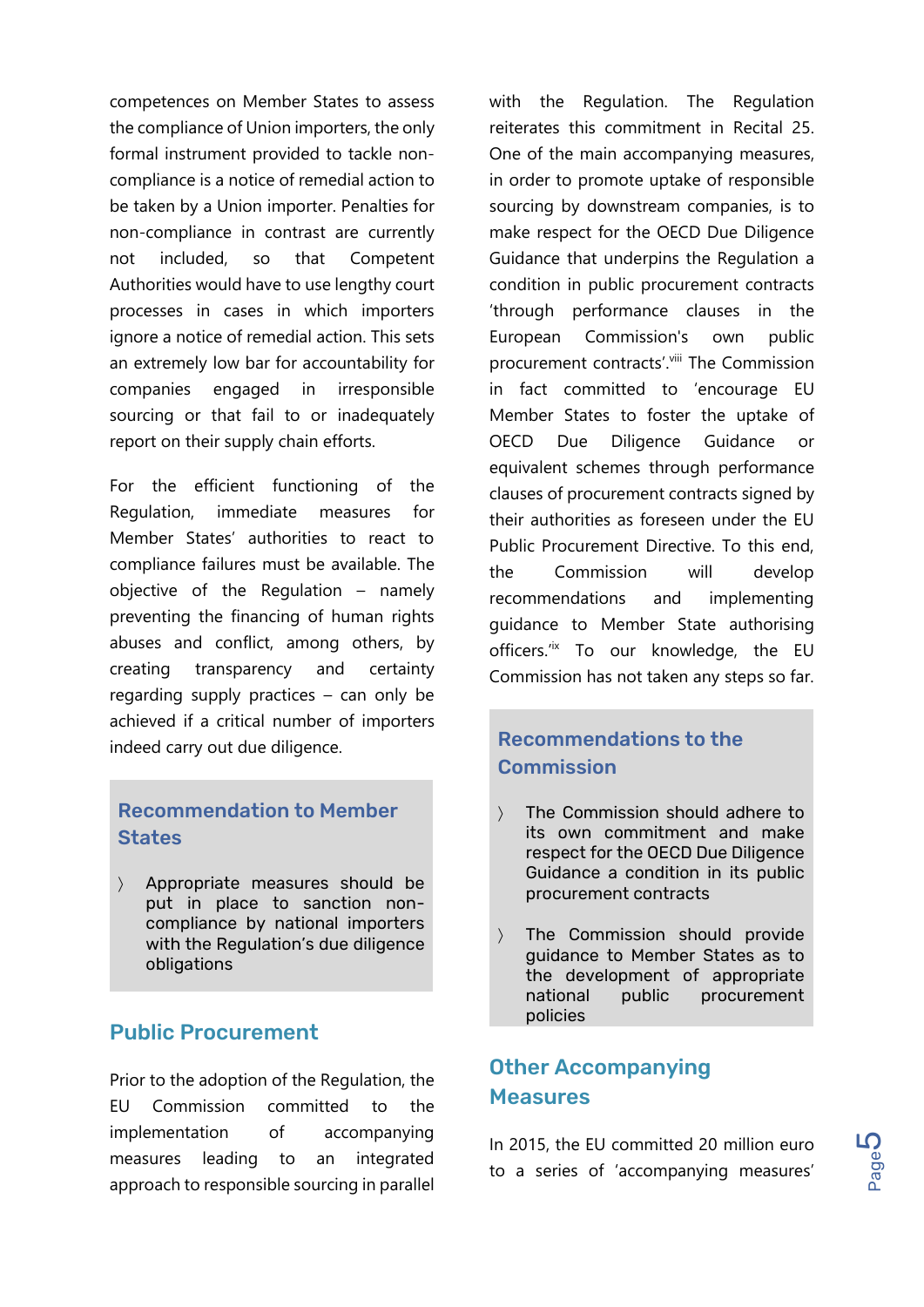destined to support responsible mineral sourcing in conflict-affected and high-risk areas.<sup>x</sup> While many of the measures adopted so far are aimed at supporting artisanal mining and reinforcing state structures, interventions remain disconnected from each other. In addition measures have rarely engaged relevant civil society from producing countries – running the risk of not responding to the needs of very different geographical areas. For instance, about 5.5 million euro from the accompanying measures envelope have been attributed by the Directorate General for International Cooperation and Development (DEVCO) to the European Partnership for Responsible Minerals (EPRM). These funds, destined to support artisanal mining in producing countries, have been made available by the EPRM through a call for proposals only available in English, a barrier to the participation of civil society organisations in many non-English-speaking countries. $x_i$  Moreover, according to the terms set by the EPRM, consortia of organisations applying for such funds should include a company, the role of which is not made clear in the tender guidelines.<sup>xii</sup> The presence of a private actor as a condition for applying greatly reduces the chances of small, civil society organisations involved in artisanal mining.

Moreover, the accompanying measures have been used to support local traceability and certification schemes, the effectiveness and durability of which has been called into question. In particular, local traceability schemes are often expensive and their cost is unevenly distributed along the supply chain, often falling disproportionately on the shoulders of companies and economic actors on the upstream end of the supply chain<sup>xiii</sup>, who in turn often transfer them to artisanal miners.<sup>xiv</sup> The Commission should envision investing in alternative schemes and solutions for certification and traceability that can better distribute its costs along the supply chain.

### Recommendations to the **Commission**

- The Commission should communicate more clearly on what accompanying measures are taken and how they are implemented
- > Tenders facilitating the implementation of the accompanying measures should be accessible to civil society from producing countries, for instance making it possible to apply in languages other than English, such as French, Spanish and Arabic
- The EPRM and the Commission should reconsider the inclusion of a private sector actor as a condition to participate in tenders within the scope of the accompanying measures
- The Commission should evaluate and review the accompanying measures on the basis of their effectiveness, and should consider whether further measures are needed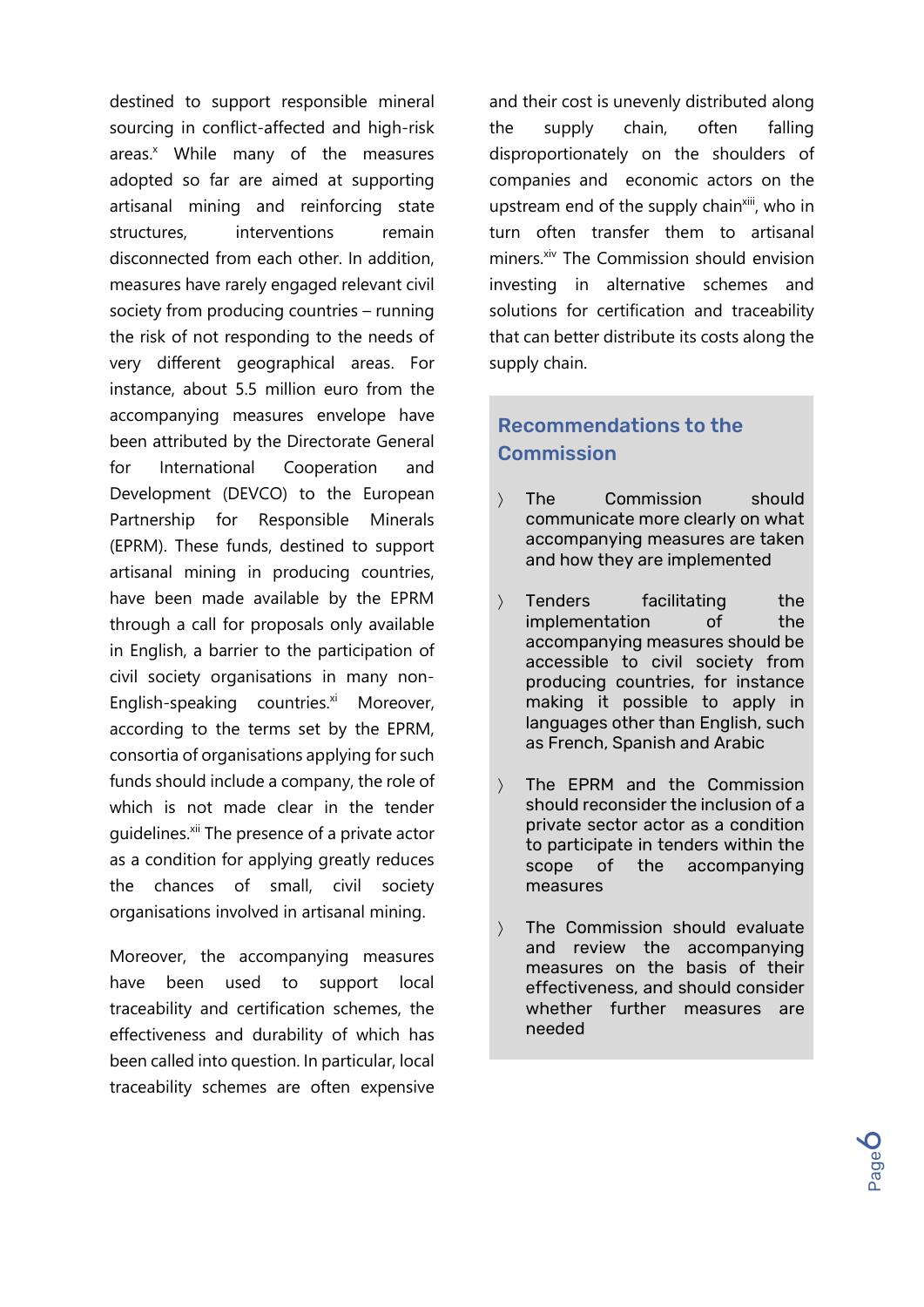

 $\overline{a}$ 

<sup>&</sup>lt;sup>i</sup> Global Initiative Against Transnational Organised Crime, 'Organized Crime and Illegally Mined Gold in Latin America', 9 April 2016, [http://globalinitiative.net/documents/organized-crime-and-illegallymined](http://globalinitiative.net/documents/organized-crime-and-illegallymined-gold-in-latin-america/)[gold-in-latin-america/](http://globalinitiative.net/documents/organized-crime-and-illegallymined-gold-in-latin-america/)

ii Global Witness, 'War in the Treasury of the People: Afghanistan, lapis lazuli and the battle for mineral wealth', 5 June 2016, [https://www.globalwitness.org/en/reports/war-treasury-people-afghanistanlapis](https://www.globalwitness.org/en/reports/war-treasury-people-afghanistanlapis-lazuli-and-battle-mineral-wealth/)[lazuli-and-battle-mineral-wealth/](https://www.globalwitness.org/en/reports/war-treasury-people-afghanistanlapis-lazuli-and-battle-mineral-wealth/)

iii Global Witness, 'Jade: Myanmar's "Big State Secret"', 23 October 2015, <https://www.globalwitness.org/en-gb/campaigns/oil-gas-andmining/myanmarjade/>

iv Human Rights Watch, 'Ghana: Child Labor Taints Gold Supply Chain', 10 June 2015, <https://www.hrw.org/news/2015/06/10/ghana-child-labor-taints-gold-supply-chain>

<sup>v</sup> Amnesty International, 'Chains of Abuse: The Case of Diamonds from the Central African Republic and the Global Diamond Supply Chain', 30 September 2015, <https://www.amnesty.org/en/documents/afr19/2494/2015/en/> ; Global Witness, 'A Game of Stones', [https://www.globalwitness.org/en/campaigns/central-africanrepublic-car/game-of-stones/#chapter-](https://www.globalwitness.org/en/campaigns/central-africanrepublic-car/game-of-stones/#chapter-0/section-0)[0/section-0](https://www.globalwitness.org/en/campaigns/central-africanrepublic-car/game-of-stones/#chapter-0/section-0)

vi Amnesty International, '"This Is What We Die For": Human Rights Abuses in the Democratic Republic of the Congo Power the Global Trade in Cobalt', 19 January 2016, <https://www.amnesty.org/en/> documents/afr62/3183/2016/en/; Global Witness, 'River of Gold', 5 July 2016, <https://www.globalwitness.org/en/campaigns/conflictminerals/river-of-gold-drc/>

vii OECD Due Diligence Guidance for Responsible Supply Chains of Minerals from Conflict-Affected and High-Risk Areas (3rd edition),<http://www.oecd.org/corporate/mne/mining.htm>

viii Joint Communication, 'Responsible sourcing of minerals originating in conflict-affected and high-risk areas Towards an integrated EU approach', 5.3.2014, JOIN(2014) 8 final, [https://eur-lex.europa.eu/legal](https://eur-lex.europa.eu/legal-content/EN/TXT/PDF/?uri=CELEX:52014JC0008&from=EN)[content/EN/TXT/PDF/?uri=CELEX:52014JC0008&from=EN](https://eur-lex.europa.eu/legal-content/EN/TXT/PDF/?uri=CELEX:52014JC0008&from=EN) , p 11